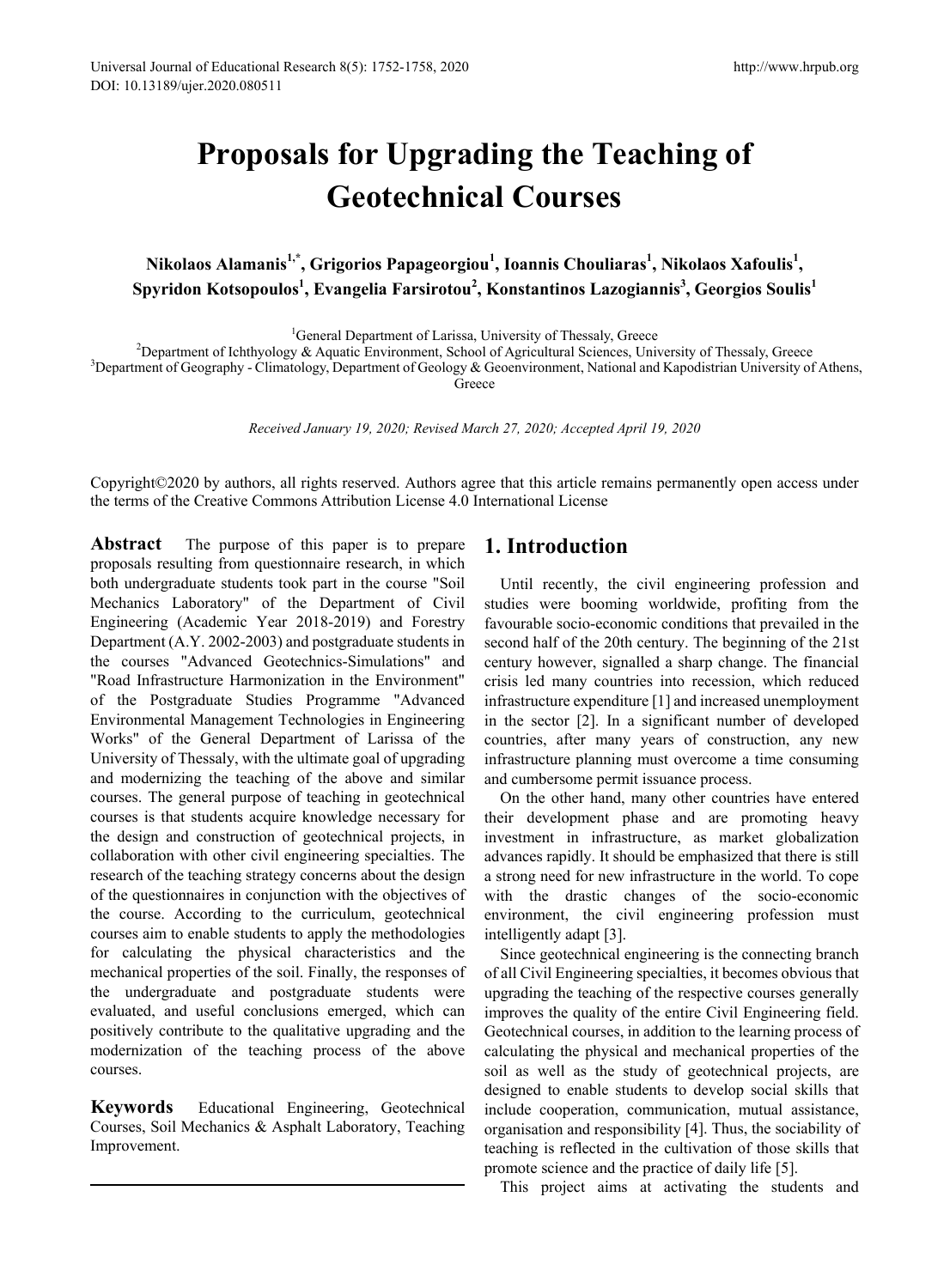integrating them into an ever-changing scientific-social field as well as to prompt other geotechnical engineering instructors to implement research-based instructional interventions in their courses and contribute to the literature of geotechnical engineering education by sharing their work and experiences.

Finally, the research process, which aimed at involving as many students as possible in the educational process to have a reliable sample of responses, closes with conclusions that may be of interest to the wider educational community. A historical review of the evolution of engineering and engineering education leads to the conclusion that sustainability in design and construction requires the engineer to approach nature with imagination and humility [6].

# **2. Materials and Methods**

As mentioned earlier, the research conducted aimed at involving as many students as possible to ensure a reliable sample size, considering the number of students at the University of Thessaly. The method selected for this purpose was the use of closed question questionnaires, as these tend to allow researchers to collect reliable, in-depth data that can be interpreted easily, both quickly and economically. Moreover, information collected can be easily converted into quantitative data, in order to statistically analyse the data [7].

Specifically, questionnaires constitute an effective medium through which behaviour, attitudes, preferences, opinions, and intentions can be quantified, with the data being sourced from relatively large numbers of subjects, in an economical and swift manner. Closed question questionnaires follow preset standardization, as all participants are asked the same questions in the same order. This implies that a closed question questionnaire-based survey can be replicated/ repeated with ease, to verify its reliability. Consequently, following research can utilize the questionnaire data to check for consistency. Open question questionnaires allow researchers to gather rich qualitative data as open questions allow for elaboration on the answers provided by the respondents. Consequently, this allows the researcher some insight into the motive behind a certain attitude towards the part of the respondent [8]

## **2.1. The Questionnaires**

The questionnaires used were three distinct ones. The first one concerning the Soil Mechanics Laboratory is for undergraduates in academic years 2002-2003 and 2018-2019. Following were two questionnaires aimed at postgraduate Master's students, titled Advanced Geotechnics and Harmonization of Road Infrastructure in the Environment.

The first questionnaire titled Soil Mechanics Laboratory Evaluation contained thirteen closed questions and one open end, where students were asked to provide their general opinion on the lesson and the teaching staff. The second questionnaire titled Advanced Geotechnics contained five closed questions and one open question, where students were asked to provide their opinion on what they would change, if they were in the position of the teacher. Finally, the third questionnaire, titled Harmonization of Road Infrastructure in the Environment, contained 9 closed questions and two open questions in which the former asked for clarification depending on the response to a closed question, and the latter asked for suggestions for improvement in the lesson.

## **2.2. Data Collection Tactics**

Data was collected thrice. Regarding the first questionnaire, responses were first collected during the 2002-2003 academic year, from 53 undergraduate students attending 'Soil Mechanics Laboratory', a geotechnical course at the Forestry Department of the University of Thessaly, and next during the 2018-2019 academic year, from 90 undergraduate students attending the same course at the Department of Civil Engineering of the University of Thessaly. Regarding the second and third questionnaires, responses were collected during the 2018-2019 academic year, from 15 postgraduate students attending the courses "Advanced Geotechnics-Simulations" and "Road Infrastructure Harmonization in the Environment" of the Postgraduate Studies Programme "Advanced Environmental Management Technologies in Engineering Works" of the General Department of Larissa of the University of Thessaly.

## **2.3. Data Selection Rationale**

It should be noted that the questionnaire was used in two distinct times, first during the 2002-2003 Academic Year and second during the 2018-2019 Academic Year. More specifically, the undergraduate body of students attending one specific course was targeted both in 2002-2003 and in 2018-2019, while postgraduate students were queried in 2018-2019 only.

Regarding the undergraduate student responses, the rationale included obtaining an extrapolated view of how student opinion might have shifted, when studying two data endpoints. Furthermore, analysis of the whole body of responses might enable the teaching staff to enact changes in order to further improve the teaching methodology of said course.

#### **2.4. Evaluation of Responses**

As has already been mentioned in the formulation of the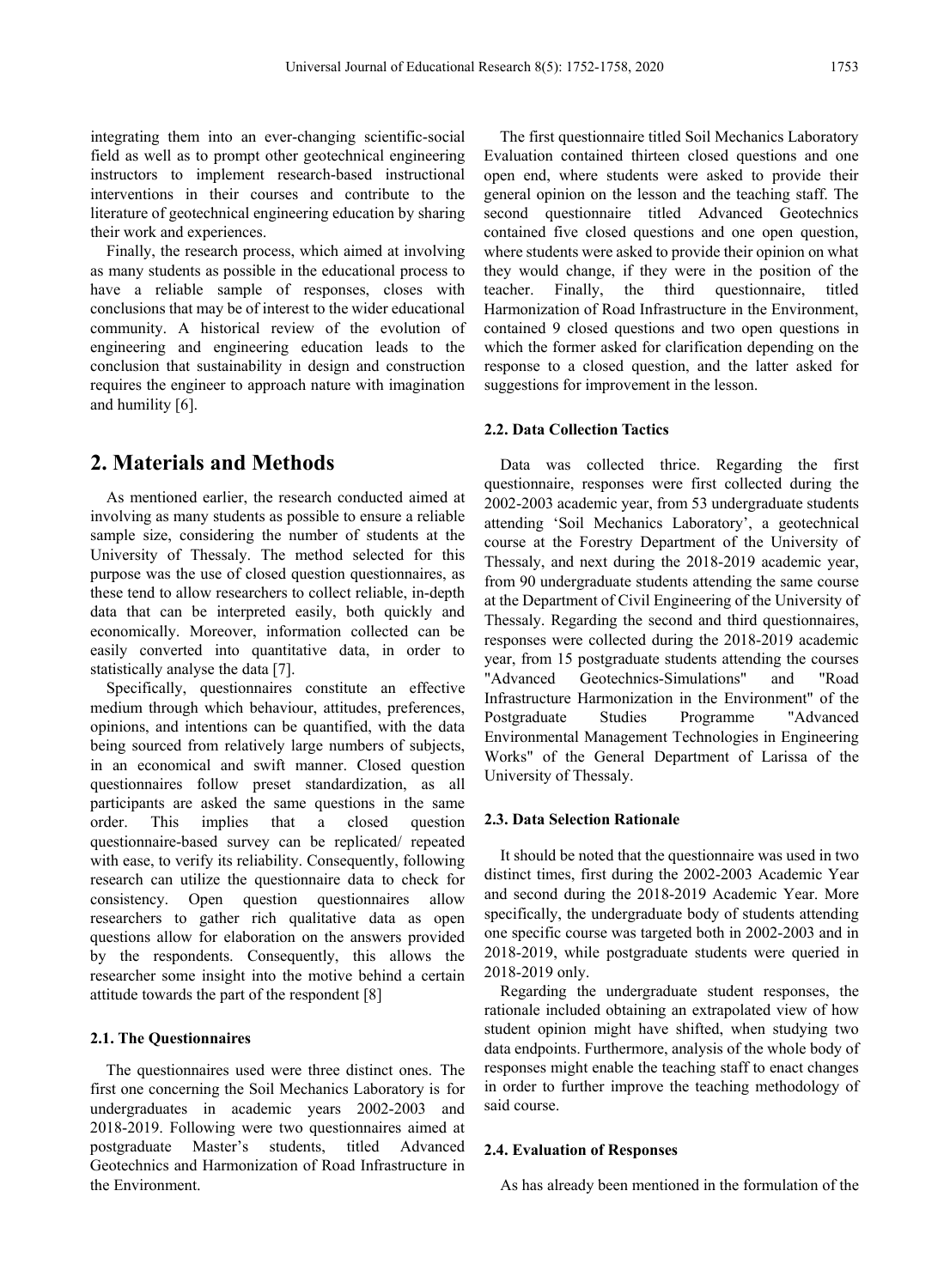questionnaires, various types of questions were used, and several factors were considered to improve the teaching of geotechnical courses. This section presents circular diagrams with the responses to the questionnaires related to the undergraduate Laboratory course by a total of 53 students of the Department of Forestry (questionnaire given for the academic year 2002-2003). The responses to the questionnaires in the same course of the undergraduate curriculum of the Department of Civil Engineering of Larissa are then presented in the same way (A.Y. 2018-2019) by a total of 90 students and comparisons and annotations of the responses are made.

## 2.4.1. Undergraduate Courses (Lab Evaluation)

Regarding the interest of the subject of laboratory exercises and its practical application according to the students' responses, in the academic year 2002-2003 the majority is not completely satisfied. On the contrary, regarding the questionnaires during the academic year  $2018 - 2019$ , the vast majority is very satisfied (Fig. 1). This may be explained by the upgrading of the laboratory equipment and the modernizing of the laboratory exercises (teaching material).

Following this, regarding the organization of the soil engineering laboratory and its classification compared with the other laboratories of the former Technological Educational Institute of Thessaly (T.E.I.) (now Curriculum of the University of Thessaly), there has been a significant improvement over the years as shown by the students' responses (Fig. 2).

Finally, the overwhelming majority of students in the Department of Forestry and the Department of Civil Engineering believe that an educational excursion to project sites is related to the laboratories contributes to the upgrading of the course.



**Figure 1.** Degree of students' satisfaction with the subject and practical application of the laboratory exercises during the academic years 2002 -2003 (left) and 2018 - 2019 (right)



**Figure 2.** Organization and classification of a soil engineering workshop during the academic years 2002 - 2003 (left) and 2018 - 2019 (right)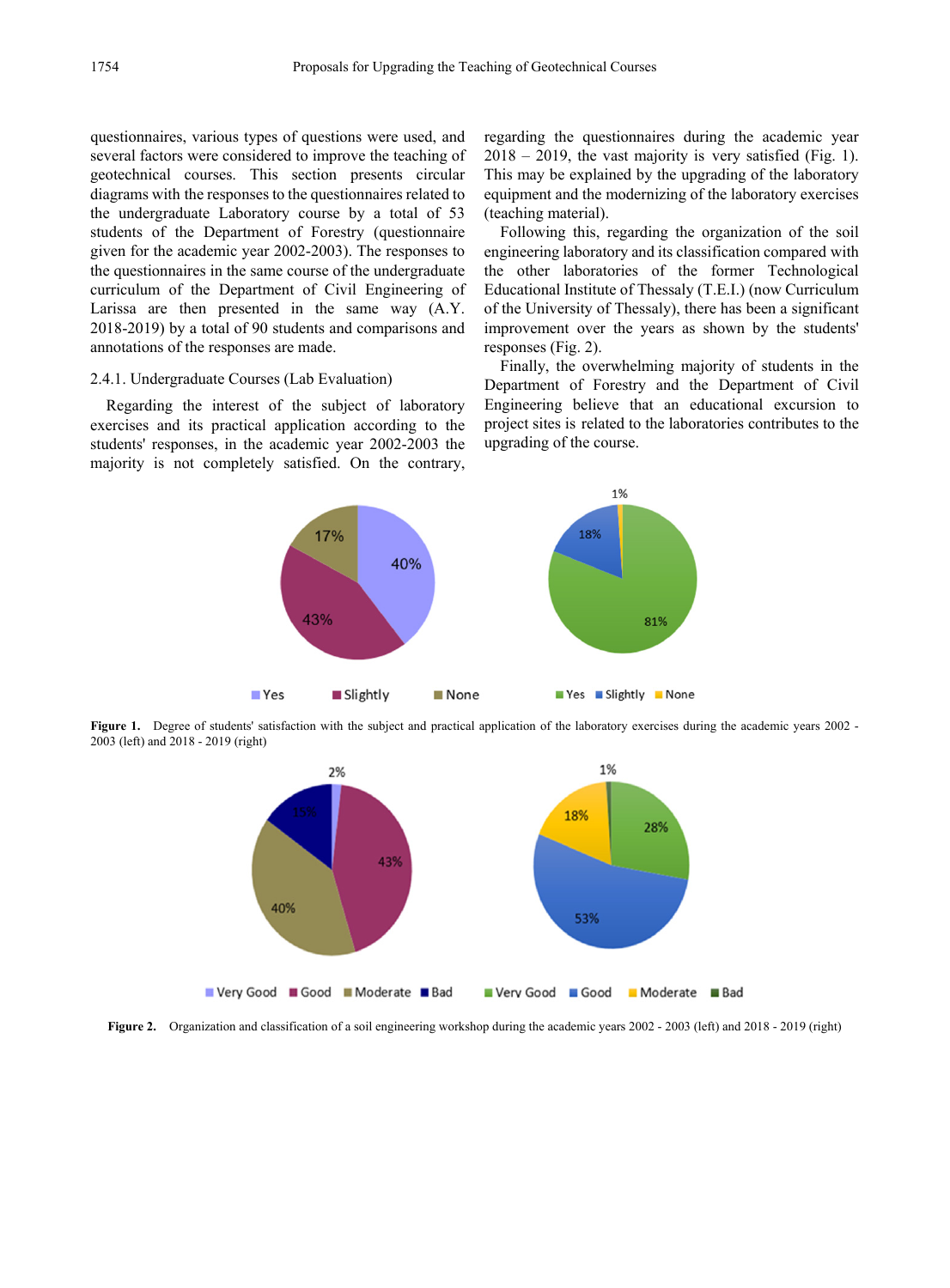

**Figure 3.** Personnel evaluation of the Soil Mechanics Laboratory during the academic years 2002 - 2003 (left) and 2018 - 2019 (right)

#### 2.4.2. Undergraduate Curricula (Teacher Assessment)

The evaluation of the laboratory staff was based on the basic criteria such as the knowledge ability and the communicability of the subject of the laboratory lesson by the teacher and the interest and support the staff provided to students during the laboratory exercises.

Based on the above criteria, the following graphs were obtained (Fig. 3).

The students' responses show that they are largely satisfied with the staff of the laboratory in the academic year 2002 - 2003, while in the academic year 2018 - 2019 the overwhelming majority are very satisfied.

#### **2.5. Postgraduate Programme Studies**

This section presents the results of the use of questionnaires by a total of 15 postgraduate students attending the Postgraduate Programme Studies in Advanced Environmental Management Technologies in Engineering Works at the University of Thessaly for the courses "Advanced Geotechnics - Simulations" and "Road Infrastructure Harmonization in the Environment".

#### 2.5.1. Advanced Geotechnical – Simulations

The evaluation of the postgraduate course was based on the following basic criteria:

- i). Postgraduate students' view of the necessity of teaching the above course in this programme as well as of the adequacy of the teaching hours (2 hours) available to cover the syllabus.
- ii). The utility of teacher communication with the postgraduate students and its evaluation.
- iii). Conducting research work / studies related to the subject after the end of the course teaching.

Based on the above criteria, the following graphs were obtained (Fig. 4, 5, 6 & 7).



**Figure 4.** Necessity of the course in the Postgraduate Programme.



**Figure 5.** Satisfaction with the lesson hours.

From the above figures it emerged that the students consider it necessary to have the course in this postgraduate programme because it is directly related to the management of environmental issues using modern technologies (Fig.4) while at the same time the hours that cover the teaching of the lesson are presented as adequate (Fig.5).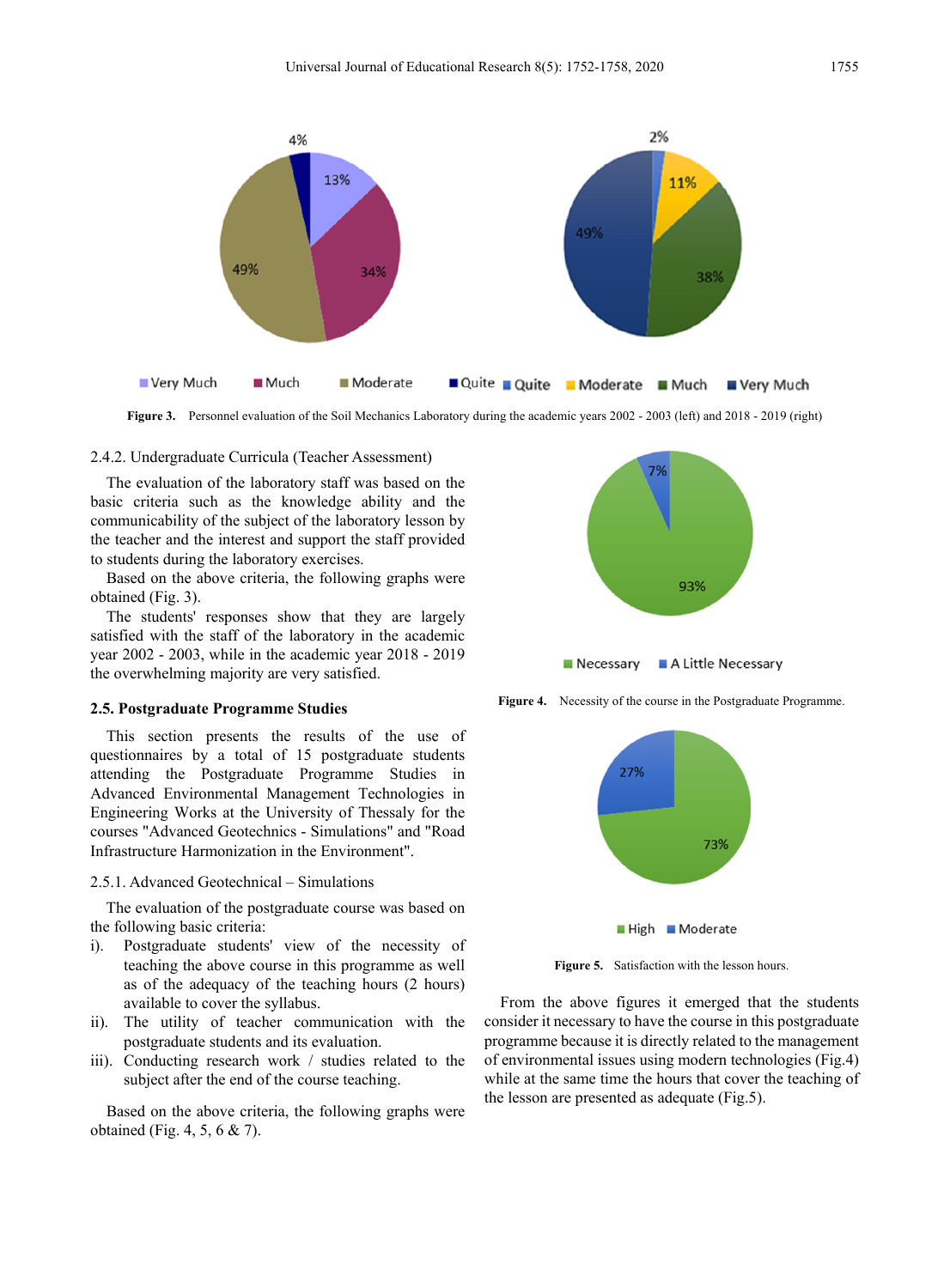



According to the above figure (Fig. 6), the majority of students are satisfied with the ability to communicate with the teacher whenever necessary, while a significant proportion wants weekly or daily communication. Also, most of them want to evaluate the teacher at the end of each semester (before exams).

Finally, the majority of students think that they will be able to carry out research projects / studies related to the subject as shown in the responses presented in the figure below (Fig.7).



**Figure 7.** Ability to implement a research project.

### 2.5.2. Road Infrastructure Harmonization in the Environment

This section presents the students' responses to the course "Road Infrastructure Harmonization in the Environment". The evaluation of the postgraduate course was based on the postgraduate students' view of how the lesson was taught in the particular programme, how the exam was conducted as well as the teacher's behaviour towards the students. According to the students' responses, it was found that most of them are quite satisfied with the way the lesson is taught (Fig. 8). In addition, the overwhelming majority find that the teacher's behaviour towards them is excellent and very good (Fig.9). Regarding the teaching method, students find that compulsory tasks (projects) would greatly improve understanding the lectures (Fig.10), while wish that there be neither mid-term nor oral examination before finals (Fig. 11).



Absolutely Very Much Quite Slightly Least None





**Figure 9.** Degree of satisfaction with teacher behavior



Absolutely Very Much Quite Slightly Least None

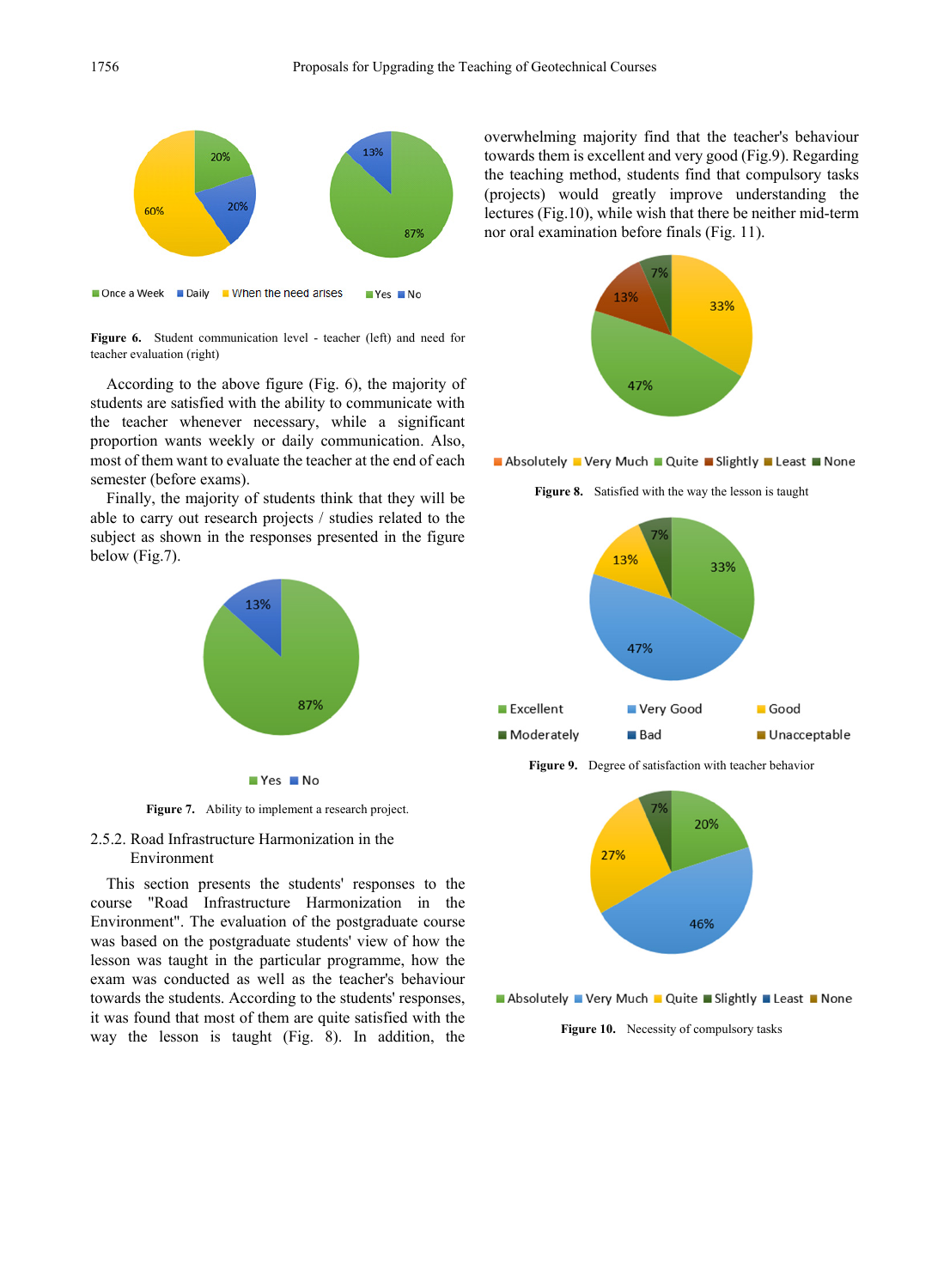

Figure 11. Necessity of mid-term examination (left), oral examination (right)

# **3. Conclusions**

Upon completion of this study, and evaluating the responses of undergraduate students of the Department of Forestry and of the Department of Civil Engineering of Larissa regarding the soil mechanics laboratory, as well as the responses of the postgraduate students of the M.Sc. programme "Advanced Environmental Management Technologies in Engineering Works", the following conclusions become apparent:

- i). The completion of questionnaires by students every year during the respective courses and their evaluation by the teachers helps to improve the teaching of the courses.
- ii). Educational field trips to various projects of geotechnical interest are necessary in order to increase students' knowledge and judgment and at the same time to achieve the upgrade of the course.
- iii). The modernization of the laboratories (both the equipment and the teaching material) improves the educational process.
- iv). The material from the use of questionnaires can be useful and encourage engineering instructors to contribute their work to the communal instructional resources.
- v). Based on the belief that teaching is and should be a collective venture in order to achieve improvement in education and taking into account the results of research on teaching and learning [9], the use of open and closed type questionnaires in geotechnical courses contributes positively to the above.
- vi). In their overwhelming majority, postgraduate students converge on the necessity of compulsory tasks (projects) as an important element of the learning process in order to improve their ability to understand sufficiently the teaching subject.
- vii). Most students believe that after completing their courses they will be able to successfully participate in studies and research work in the field of geotechnical engineering.
- viii). Finally, from the student responses and from the fact that those involved in this research appear to be particularly satisfied with the teaching of the courses,

it is evident that most of the course objectives have been achieved.

# **4. Changes Implemented So Far**

Following the conclusions reached through the research conducted by the authors, several changes/improvements have been implemented so far, thus improving the teaching rendered to students. More specifically:

- Depending on the syllabus, the technique that is considered to produce the best learning outcomes is selected, thus motivating the students' interest. The teacher, by using different teaching techniques, adapts to the learning needs, and utilizes different ways of learning to better suit the students, who, in turn, practice an alternative modus of learning.
- Educational excursions were approved in the curriculum, and in each module of the course along with the necessary theoretical background, a corresponding geotechnical example of construction or geotechnical failure is presented. Specifically, the students were presented with examples of projects that showed failures both during their construction period and during their later years, located in various areas throughout Greece, and consequently in areas familiar to students, but also from around the world.
- Moreover, there is increased interdisciplinary cooperation, where teachers from different fields of Geotechnics jointly explore and guide students towards a more spherical perspective of this scientific field.

# **5. Suggestions**

Considering the conclusions of the survey analysis, the authors of this paper believe that several suggestions can be put forth, in order to improve the overall quality of Geotechnics curriculum and to prepare it to meet future demands. These suggestions are as follows:

i). Provide students with the flexibility to self-organize as they deem necessary, in order to tackle class work